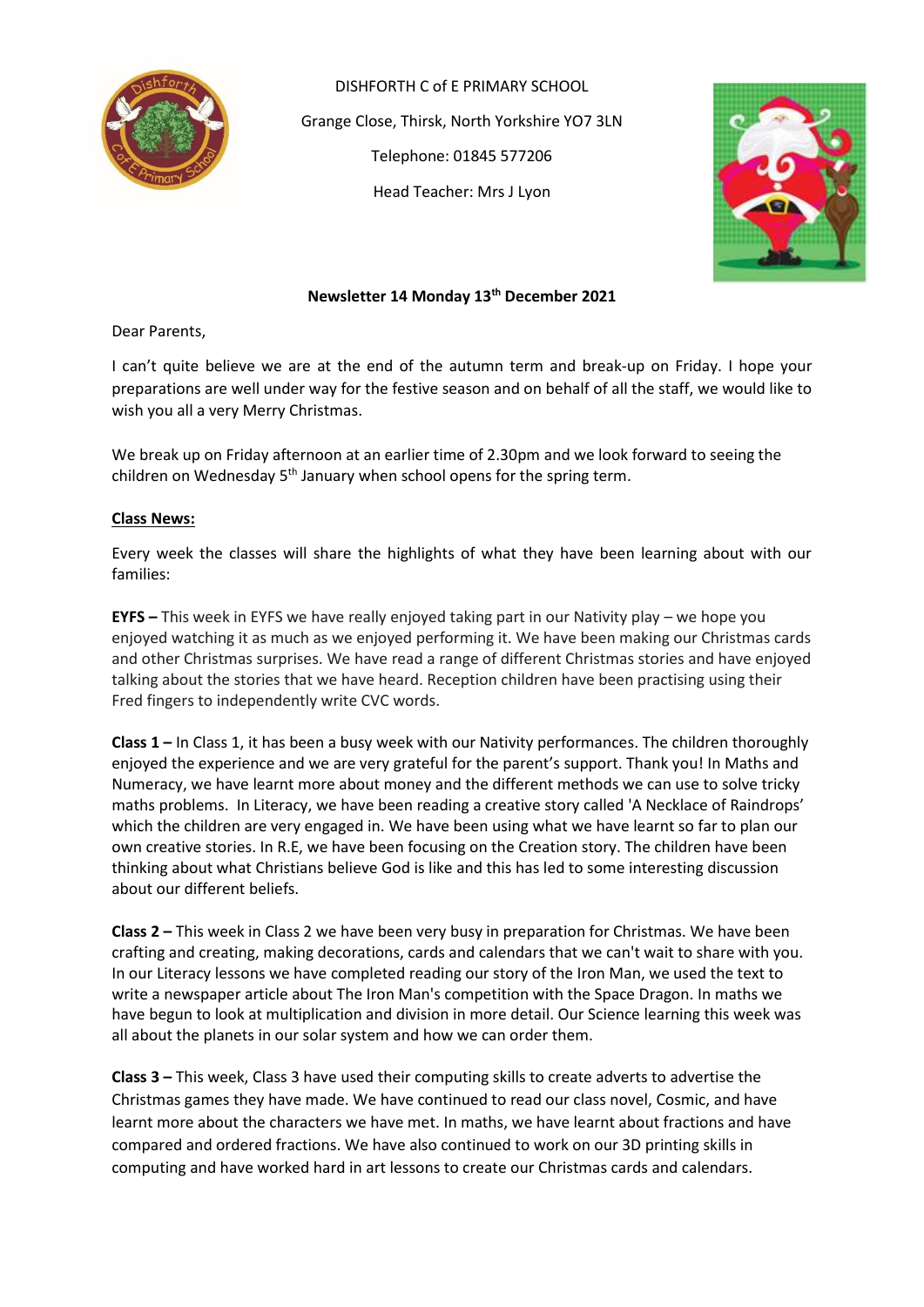# **PE Spring Term**

Please see below for the days when children need to bring their PE kits into school in January.

EYFS – PE on Monday

- Class 1 Monday and Thursday
- Class 2 PE on Tuesday and swimming on Thursday (swimming starts on Thursday 13<sup>th</sup> January)

Class 3 – PE on Thursday

# **Forest Schools Spring Term – Class 3 and EYFS**

Forest School is an inspiring process which is a specialised approach that aims to develop confidence and self-esteem through hands-on learning outside.

Children in Class 3 are going to be undertaking Forest Schools this half term on a Monday. Please can children bring into school a waterproof coat, tracksuit bottoms and trainers / wellies – something that you don't mind getting wet and dirty!!

EYFS will have a Forest School session on a Wednesday.

# **Free Junior Cricket Set**

Recently there was a completion on Facebook to win a free junior cricket set courtesy of Pete Keighley, Cricket Coaching, this was awarded to the school with the most votes. As he had received a huge response to the competition, all schools who were voted for received the set. This will be delivered to school in the New Year, via one of the parents who voted for us. If you would like more information about cricket coaching, please contact Pete Keighley Cricket Coaching via Facebook. He provides cricket camps in the school holidays, in February and Easter he will be at Ripon Grammar School and in the Spring/Summer he will be at Rainton CC.

## **Christmas Activities in North Yorkshire – FEAST (Food - Entertainment – Arts – Sport – Together)**

The County Council has commissioned North Yorkshire Together, a partnership between Rural Arts, North Yorkshire Sport and North Yorkshire Youth, as lead provider for the holiday programme which is known as FEAST. FEAST stands for 'food, entertainment, arts and sport together'. Over the Christmas holidays there are activities available for children as well as online activities.

Further information can be found through the web link below. [https://northyorkshiretogether.co.uk/feast/?utm\\_campaign=2037953\\_CYPS%20eRed%20Bag%20-](https://northyorkshiretogether.co.uk/feast/?utm_campaign=2037953_CYPS%20eRed%20Bag%20-%2013%20December%202021&utm_medium=email&utm_source=North%20Yorks%20County%20Council&dm_i=4BPJ,17OHT,34L194,5KNZA,1) [%2013%20December%202021&utm\\_medium=email&utm\\_source=North%20Yorks%20County%20C](https://northyorkshiretogether.co.uk/feast/?utm_campaign=2037953_CYPS%20eRed%20Bag%20-%2013%20December%202021&utm_medium=email&utm_source=North%20Yorks%20County%20Council&dm_i=4BPJ,17OHT,34L194,5KNZA,1) [ouncil&dm\\_i=4BPJ,17OHT,34L194,5KNZA,1](https://northyorkshiretogether.co.uk/feast/?utm_campaign=2037953_CYPS%20eRed%20Bag%20-%2013%20December%202021&utm_medium=email&utm_source=North%20Yorks%20County%20Council&dm_i=4BPJ,17OHT,34L194,5KNZA,1)

# **Advance Notice – 26th January 2022 – no after school childcare club**

Due to whole staff health and safety training, there will be no after school childcare club on Wednesday 26th January 2022. Apologies for any inconvenience this may cause, however due to the nature of the training it is important that every member of staff is up to date in this area and I do not anticipate any further disruption to the After School Childcare Club in the academic year.

## **Advance Notice – Monday 25th April**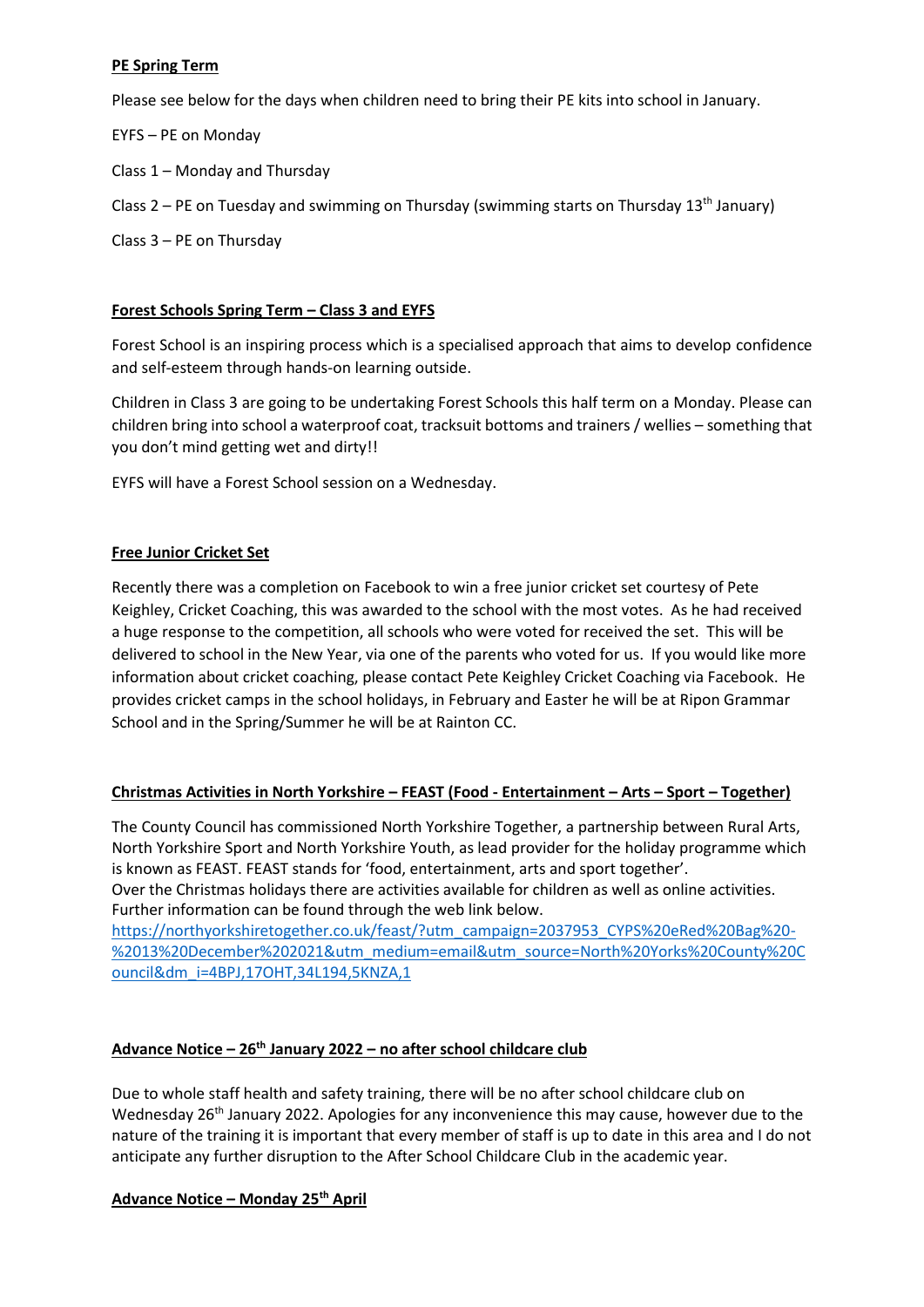Due to the Queen's Platinum Jubilee, schools have been asked to change a training day that was previously allocated in July. The training day will now be straight after the Easter holidays on Monday 25<sup>th</sup> April and school will open for the children on Tuesday 26<sup>th</sup> April.

### **Emergency Procedure for School Closure – weather related / loss of utilities**

It is rare, however there are occasions where it has been necessary to close schools because of inclement weather, no electricity or because of lack of heating, so I would like to bring to your attention the procedures I will follow if this event occurs now that we are heading towards winter:

- A notice will be posted on the school Facebook page
- An email will be sent to all families
- County Hall will be informed.

Hopefully, this will not happen this winter but I feel it is better to be prepared.

**Please always assume school is open unless you hear via any of the above methods. Please do not phone the school to ask if we are open as we may need to keep the line clear in order to contact staff. Please check on the school Facebook page and check emails.** 

**Learning would be sent home via the class email system.**

#### **Christmas Events 2021**

![](_page_2_Picture_10.jpeg)

![](_page_2_Picture_11.jpeg)

#### **Christmas Fair**

Thank you to everyone who supported the School Christmas Fair on Friday. We had a secret visit from Father Christmas on Friday night which was filmed and shared with the children today and he has left a little gift for each child which will be sent home later in the week!

Today, the children have been enjoying playing the games made by Class 3 and soon we will be able to share with you the grand total of funds raised for the school. Thank you to all the children in class 3 for their hard work and to the parents who have donated prizes for the games – they have been very well received!

A huge thank you to Friends of Dishforth for organising the event!

#### **Christmas School Dinner – Wednesday 15th December**

**School Dinner Special Events: Christmas Lunch** 

![](_page_2_Picture_18.jpeg)

We will be having Christmas lunch on Wednesday 15<sup>th</sup> December.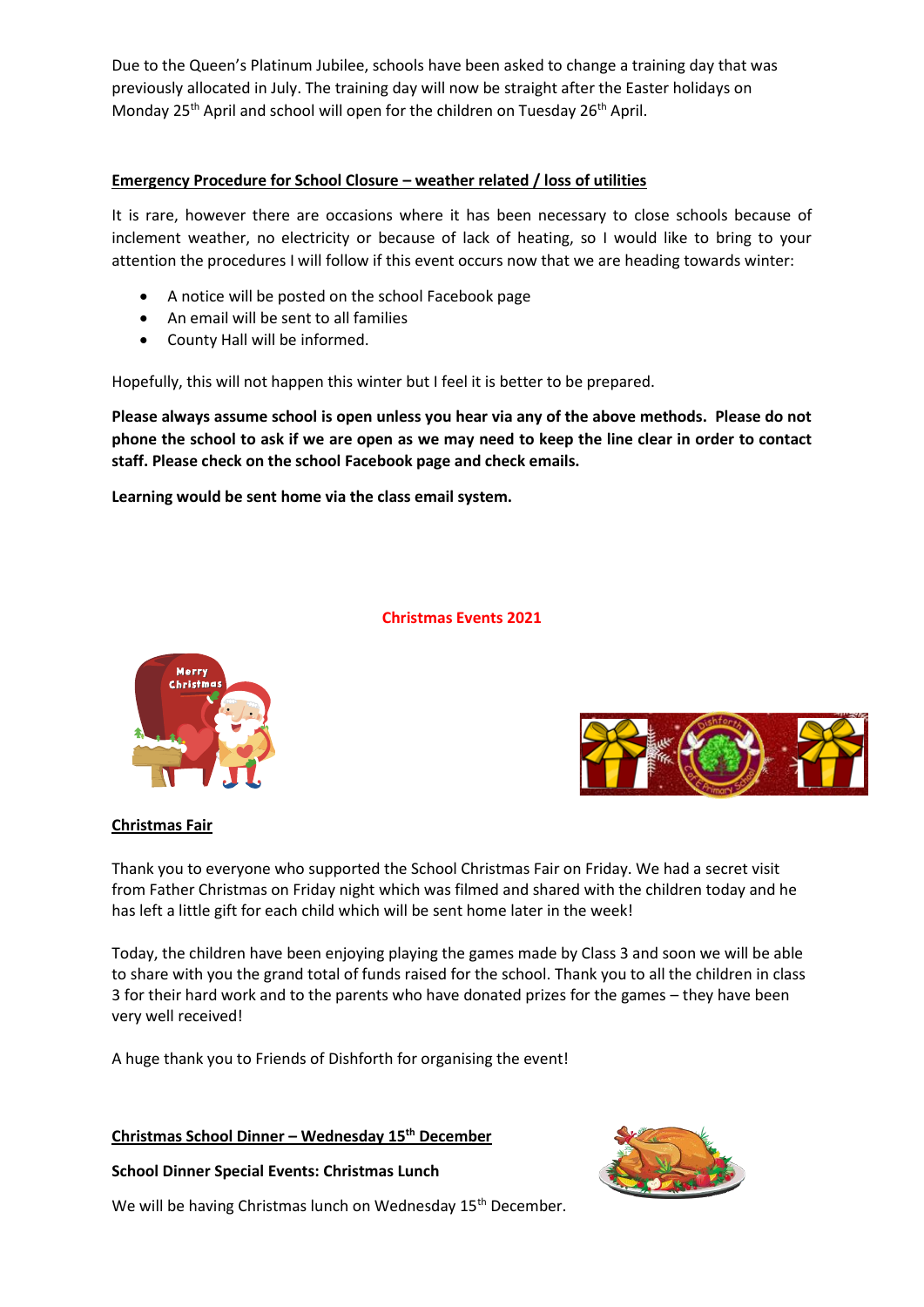### **Christmas Party afternoon – Thursday 16th December**

On Thursday 16<sup>th</sup> December, the children will have their Christmas Party in classes. Please can children come to school wearing their uniform and bring their party clothes in a named bag to change into after lunchtime. Thank you.

## **School Christingle – service at school**

On Friday 17<sup>th</sup> December, every child in the school will make a Christingle and we will have our own school led Christingle Service at school.

### **Break-up for Christmas – early closing – Friday 17th December**

On Friday 17th December, school closes early for Christmas at 2.30pm.

### **Christmas Reading Challenge**

North Yorkshire Libraries have launched their annual Christmas Reading Challenge for children aged 4-11 years. If children can read four library books before Christmas, they will earn stickers, prizes, a certificate and a personalised bauble for a Christmas Tree. Please contact your local library for further details and join the challenge!

### **St James Church**

Please see the information below regarding forthcoming services in St James Church:

**December 2021** Sunday  $19<sup>th</sup>$  December – 10.45 a.m. Communion Service. Friday  $24^{th}$  December – 6.30 p.m. Carol Service.

# **January 2022**

Sunday  $2<sup>nd</sup>$  January – 10.45 a.m. Communion Service. Sunday 9th January - 9.30 a.m. Breakfast Service. (Coffee and Croissants) Sunday  $16<sup>th</sup>$  January – 10.45 a.m. Communion Service. Sunday  $23^{rd}$  January – 9.30 a.m. Morning Prayer. (Short spoken service) Sunday  $30<sup>th</sup>$  January – No Service.

All Services followed by Coffee. St James Church wishes everyone a Very Happy Christmas and the Best of Health for 2022.

## **AWARDS**

# **Celebration Assembly**

On Friday, we had our Celebration Assembly. This week the following children were given our weekly awards;

![](_page_3_Picture_17.jpeg)

![](_page_3_Picture_18.jpeg)

![](_page_3_Picture_19.jpeg)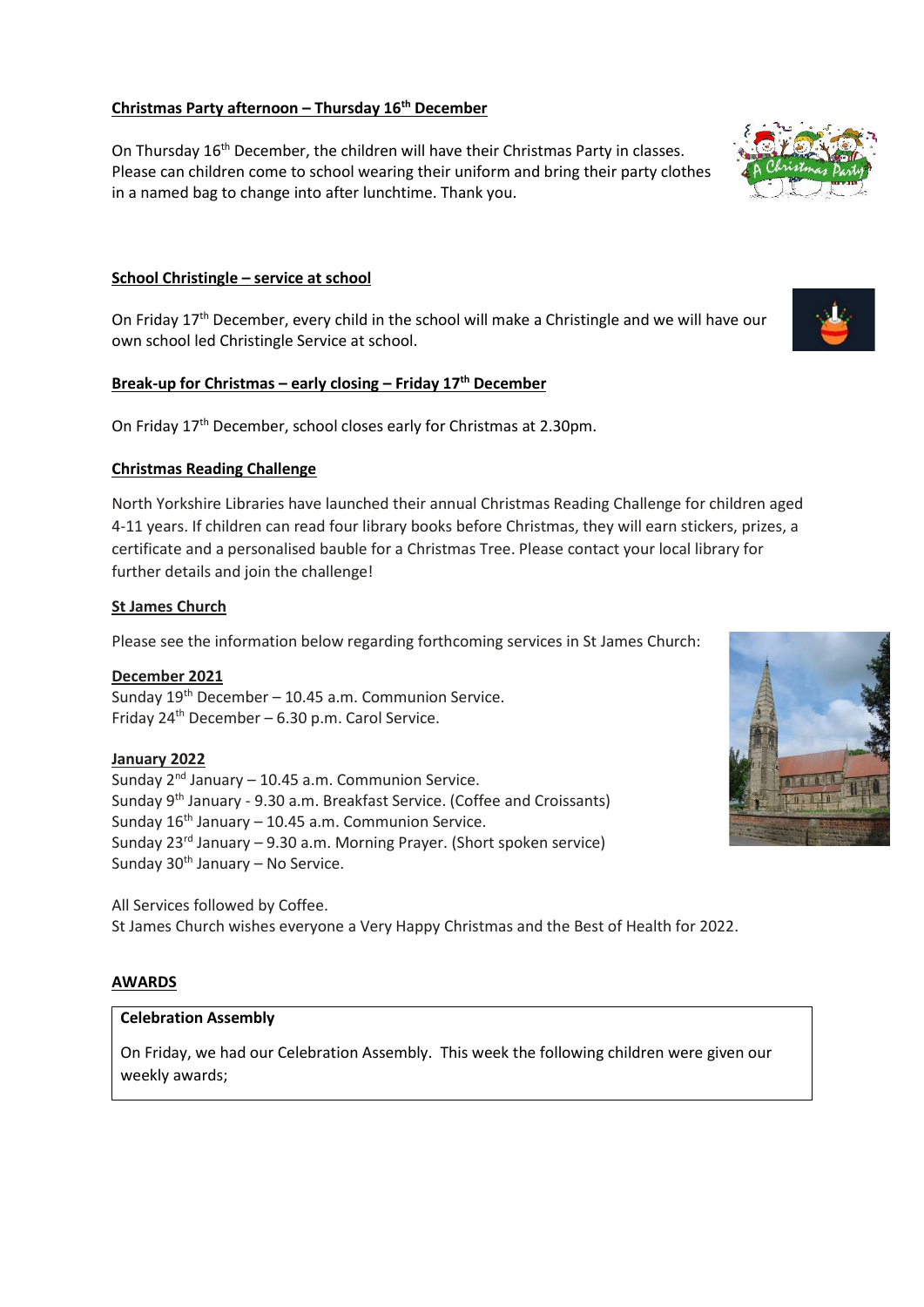#### **Ribbons**

![](_page_4_Picture_1.jpeg)

**EYFS** – The ribbon this week goes to someone for finding lots of opportunities to read cvc words independently. Well done, Lottie!

**Class 1 –** The ribbon this week goes to someone for their confident performance in the Nativity production. Well done, Lara!

**Class 2** – The ribbon this week goes to someone for their excellent

application in class. They can always be relied upon to work hard and they show great maturity in all learning. Well done, Kingsley!

**Class 3** – The ribbon this week goes to someone for their super attitude towards learning. They have also worked hard in science and Maths learning. Well done, Molly!

#### **Values in Action**

This week our Values Award goes to someone for demonstrating our school values of trust and respect. This person respects everything and everyone and is always kind to people.

![](_page_4_Picture_9.jpeg)

The award goes to Sophie, who was nominated by Dacian.

Well done, Sophie!

## I wish you all a very Merry Christmas and a Happy New Year!

Kind regards,

J M Lyon - Head Teacher

#### **Diary Dates**

| <b>December</b> |                                                                        |
|-----------------|------------------------------------------------------------------------|
| 15/12/21        | <b>Christmas School Dinner</b>                                         |
| 16/12/21        | <b>Christmas Parties</b>                                               |
| 17/12/21        | <b>School Christingle Service</b>                                      |
|                 | School closes for Christmas at 2.30pm                                  |
| January 2022    |                                                                        |
| 4/1/22          | <b>Staff Training Day</b>                                              |
| 5/1/22          | School open - Spring Term 2022                                         |
| 26/1/22         | No afterschool childcare club – whole staff health and safety training |